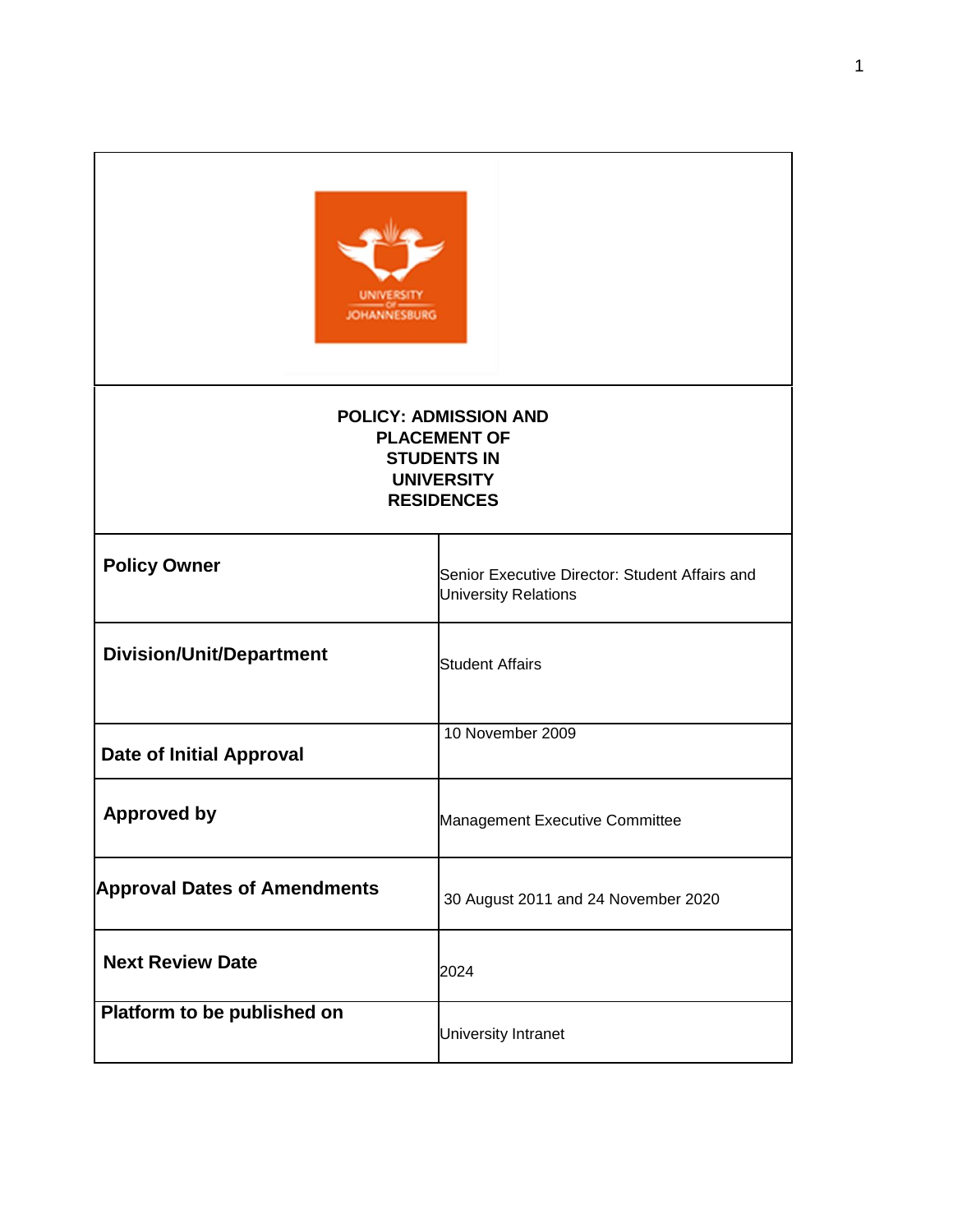### **1. Preamble**

Student residences of the University are part of the enablers that contribute to student academic success, and also provide an opportunity for a preferred student experience. Therefore, the Policy on Admission and Placement of Students in University Residences takes in cognisance of the principles of fairness and impartiality.

Given the fact that the available space in the University residences is limited, strict procedures and processes in admitting and placing students are applied. These procedures and processes, however, provide for a fair, reasonable and lawful intervention to prioritise students who would be more vulnerable if they were to stay outside University residences.

Whilst it should not be the primary or only determining factor, a consideration to place NSFAS students in residences should be made as it is a form of guaranteed income for the University. However, this principle should not be arbitrarily applied. It should be balanced with the broader objectives and requirements.

A final decision-making authority for the admission and placement of students into UJ residences vests with the Vice-Chancellor. The Vice-Chancellor delegates this authority to a member of the Management Executive Committee responsible for Student Affairs.

He/she exercises his/her authority in consultation with a *Residence Admissions Committee* chaired by him/her and comprising, at the least, the Senior Director: Student Affairs, Director: Student Accommodation and Residence Life, House Wardens and representatives of House Committees.

In cases of conflict or indecision within the abovementioned Committee, or an inability to resolve the application of the principles listed in this policy, he/she shall consult with the Vice-Chancellor before making a final decision in the matter.

#### 2. **Admission and Placement of Students in Residences**

In addition to the prescribed requirements, Student Accommodation and Residence Life shall offer accommodation to the following categories of new undergraduate students in order to gradually accommodate a large part of 'vulnerable' students whilst increasing the guaranteed residential financial income:

NSFAS: All new students who are made an academic admission offer and are awarded NSFAS will be made an offer for residence;

Orange Carpet: All entering undergraduate applicants who meet the requirements of Orange Carpet students will be made an offer for residence; and

In support of the above initiative, students are admitted to and placed in residences in accordance with the process that has due regard to the following guidelines: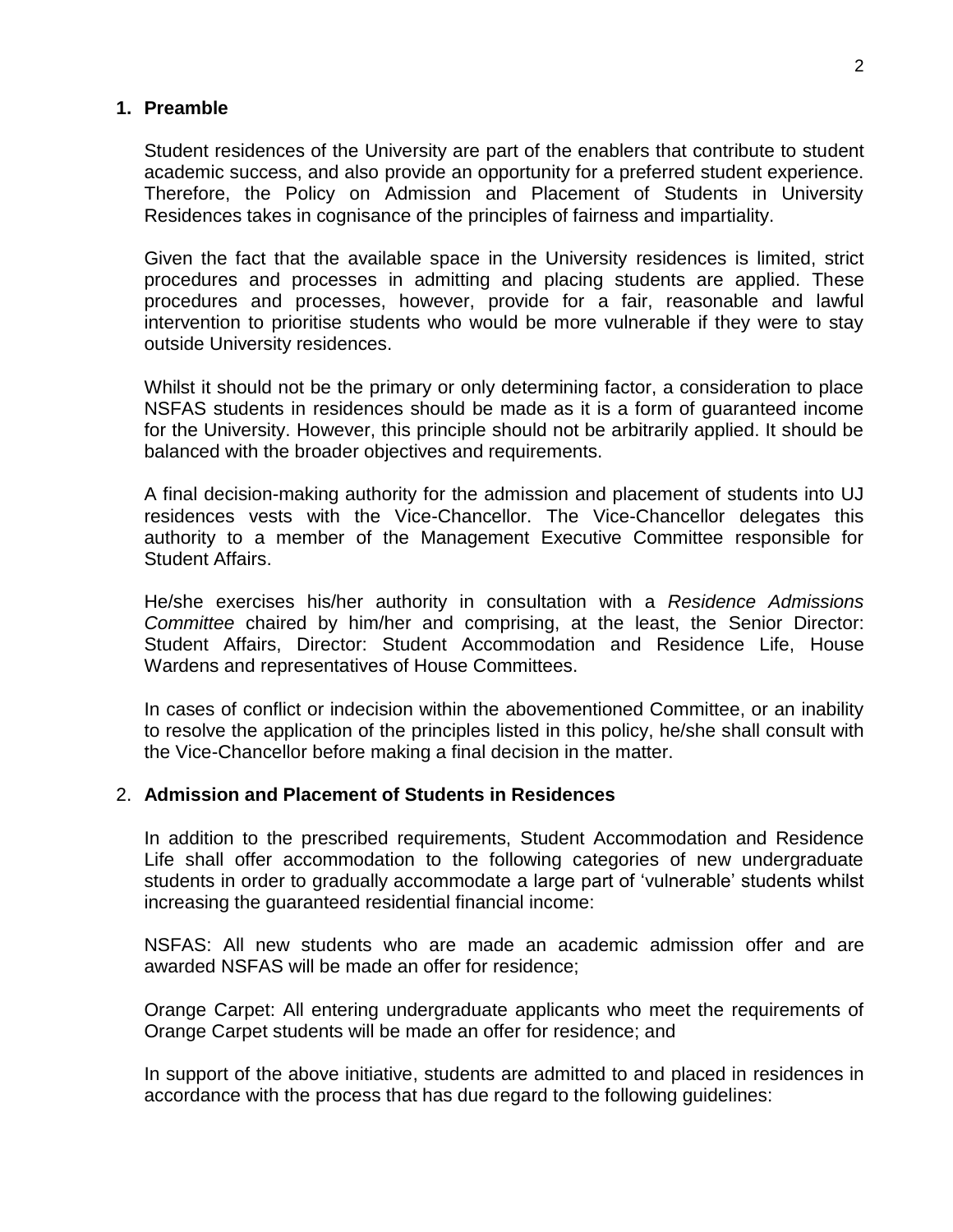2.1The need for all the residences to adequately reflect the demographic diversity of the student body of the campus on which or near to which the residence is situated;

2.2The need for all the residences to reflect the cultural diversity of the student body of the campus on which or near to which the residence is situated;

2.3 The need to utilise all of the residences to their full capacity;

2.4The need for an appropriate balance between first-time entering first-year and senior students in each of the residences, except the residences designated for postgraduate students;

2.5The need for students to be residents in a residence on their respective campuses of registration or in close proximity to the campus on which the majority of their academic activities take place;

2.6The need to accommodate the preferences of students in so far as such preferences are not in conflict with the broader interests of the University;

2.7The University's stated objective of providing accommodation for first-year, senior, postgraduate, and international students, with an underpinning objective of enabling students living with disabilities, female and junior students to live in accommodation free of discrimination, gender-based violence, xenophobia and any other social ills;

2.8The University's commitment to providing its students, as far as is reasonably practicable, with an environment that is safe and secure, which is conducive to, and supportive of, a learning environment appropriate to an institution of higher learning, and which is protective of the rights to privacy, dignity and respect of all concerned;

2.9The need for an admissions and placement process that is transparent and consistent; and

2.10. Admission to a faculty of the University for a full-time, state-subsidised degree, diploma or certificate programme is a minimum requirement for admission to a residence.

# **3. Required First Initial Payment for Residence**

3.1No student will be admitted or readmitted unless the required deposit, annually determined, has been paid. The deposit and residence amounts are reflected in the University fee booklet.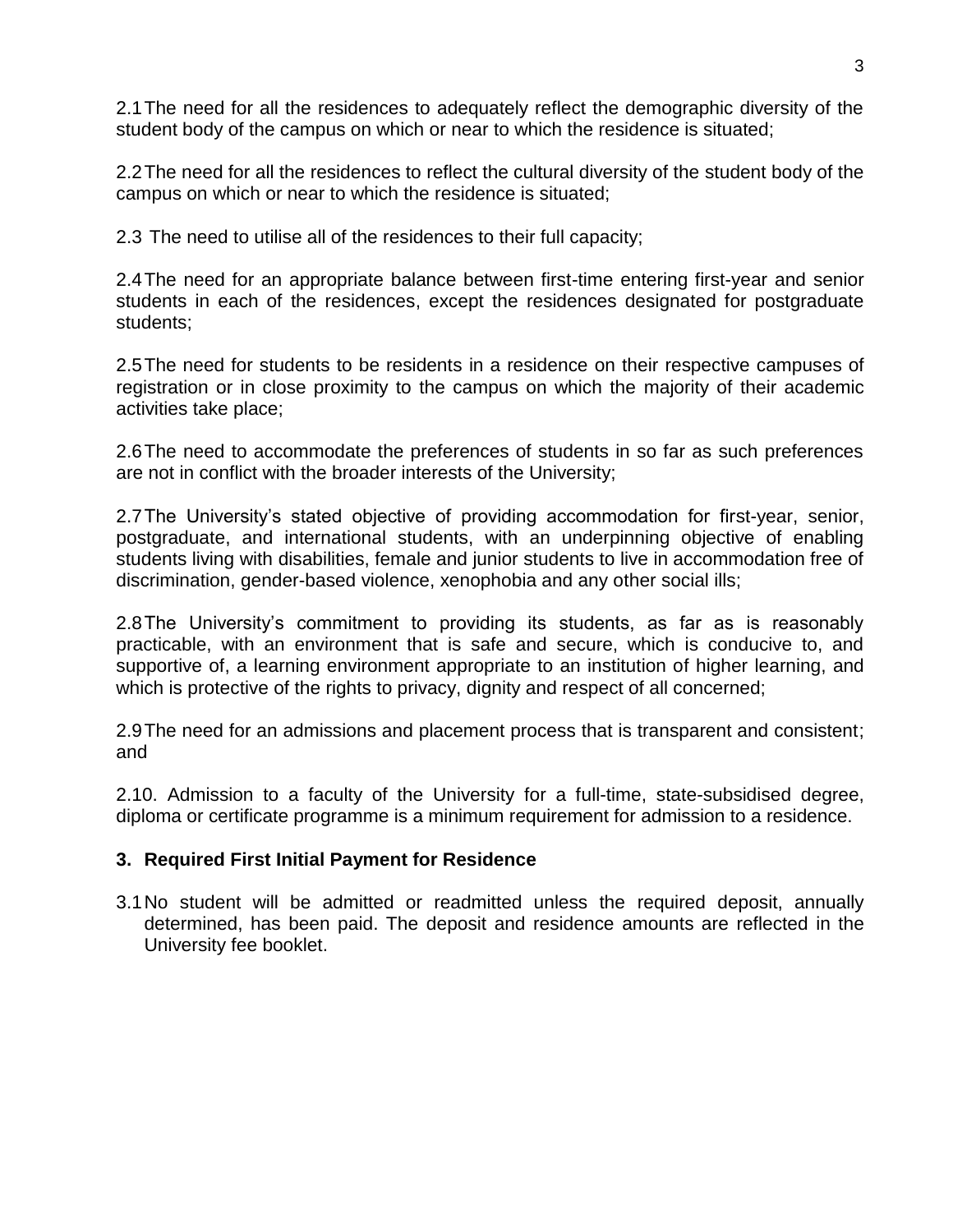## **4. In the case of** *first-time entering first-year undergraduate students***, the following apply:**

4.1A minimum of 40% of beds is reserved annually for first-time entering first-year students.

4.2Placement of students in residences should ideally reflect the demographic profile of the campus on which or near to which the residence is situated in the year preceding their placement.

4.3Notwithstanding the above stated procedure and process, placement of first-year students will afford preference to Orange Carpet and NSFAS students as provided for under section 2.

4.4 Each student must pay the required minimum residence fee before taking up residence (NSFAS students are exempted from paying the fee).

# 5. **In the case of** *senior undergraduate students***, the following apply:**

5.1Passing at least 80% of the registered full load modules as determined by the curriculum in a current academic year for purposes of provisional placement for the following academic year.

5.2A minimum of 45% of the spaces in residences are reserved annually for returning residence senior students who meet the selection criteria.

5.3A minimum of 15% of the spaces on each campus is reserved annually for returning day students, currently not staying in residences.

5.4A student must be registered for at least two modules of a full-time subsidised qualification per semester to qualify for admission to a residence.

5.5All financial obligations of residence students must be met by 31 August of the current year. If financial obligations have not been met by August of the current year no space will be reserved in the residence for the following year.

5.6In determining a final decision of placement of senior or postgraduate students in residence, notwithstanding the pass rate of 80% of full load registered modules in the current year for provisional placement for the following year, a cumulative percentage of 80% will also be considered:

- (i) All modules passed by a student in her/his complete academic years (irrespective of course changes) are taken into account;
- (iii) Only modules that have been passed with 50% or higher will be taken into consideration, unless a particular progress other than the above is verified and confirmed as a pass by a faculty.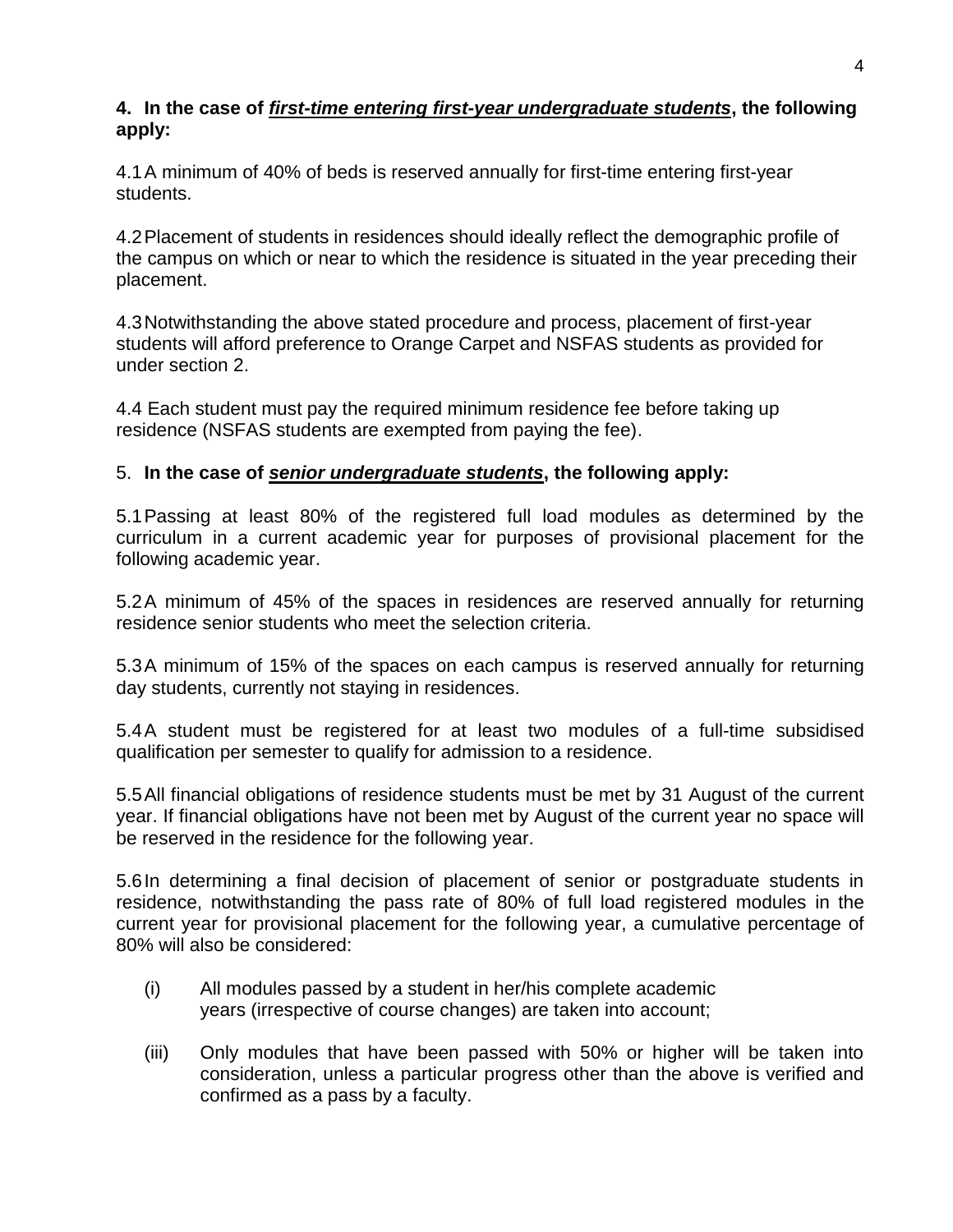5.7Students who meet academic requirements, but have served and/or are serving a penalty and/or sentence for a disciplinary and/or criminal finding may be refused admission to a residence. Of course, the nature of the offence and its imposed penalty determine the decision to refuse admission.

5.8Placement of students takes place on the cumulative pass rate basis of the final endof-year results of the students provided that:

- (i) Only the results after the November exams will be considered for final placement. If a student qualifies for accommodation after the supplementary examination (not sick examination), his/her name is placed on the waiting list; and
- (ii) A senior student meeting the requirements is only assured of a place in a residence after the November results have been published.

5.9If applications from students who meet the academic requirements exceed the number of places in residences available to senior students in a given year, the following considerations apply:

- (i) All applications are listed in order of academic achievement (i.e. the percentage of modules passed during her/his complete academic career) and the available places are then filled with the best academic achievers.
- (ii) Students who are not placed as a result of the above, are placed on a waiting list.
- (iii) Undergraduate students may reside in residences for a period no longer than the prescribed minimum period of study of her/his academic programme plus one year. (Irrespective of course changes.)
- (iv) Students currently residing in the residences considering doing postgraduate qualifications the following year, must apply for Postgraduate Student Accommodation.

5.10 A student who does not take occupancy of the allocated room in the residence on the approved date will forfeit his/her place, which will be allocated to a student on the waiting list, unless prior written arrangements are made and approved by Student Accommodation and Residence Life.

5.11 A student must register online for residence, but must be physically present when taking occupancy. A student may not act on behalf of another.

# 6. **In the case of** *postgraduate students***, the following apply:**

6.1Postgraduate students are accommodated in the identified Postgraduate Accommodation. In cases of Postgraduate Accommodation already full or not available, an alternative would be to place postgraduate students in accommodation of senior students, subject to availability (this privilege can be extended to students who are older than 24 years on the date of application).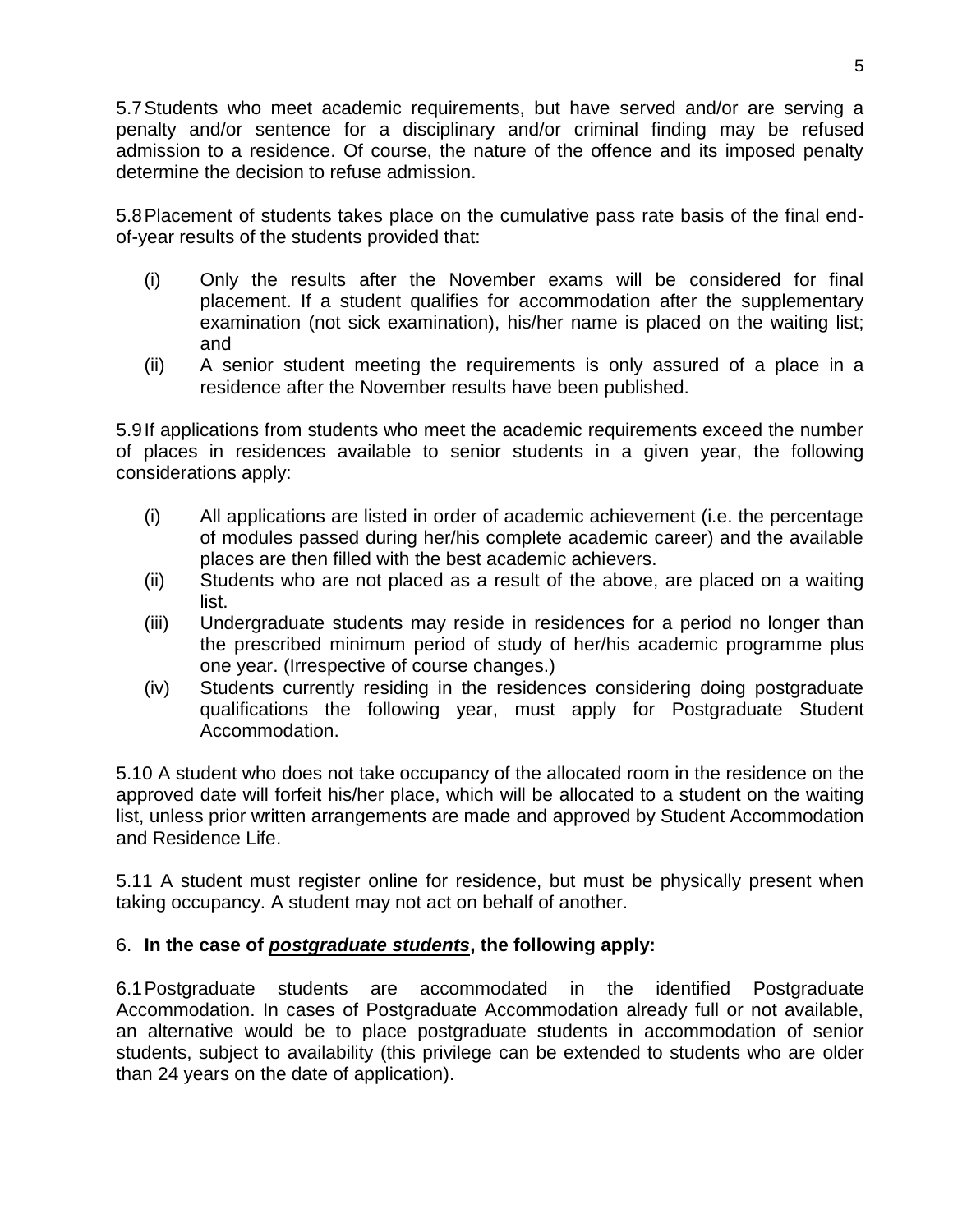6.2Students must have a cumulative pass rate of at least 80% for all full load modules as per the curriculum for which the student has been registered since her/his first year of undergraduate and subsequent postgraduate studies.

6.3 All financial obligations must be met by 31 August. If all the financial obligations have not been met by 31 August of the academic year, no space will be reserved for the following year.

6.4Students must have completed their undergraduate programme of study within the prescribed minimum period of study plus one year.

6.5Students are placed in the following order of preference:

- (i) Current residents in *Senior Accommodation*;
- (ii) Members of the SRC who meet the requirements;
- (iii) Senior students who currently reside in UJ junior residences (If not placed in a senior residence they can be considered for placement in the residence they are currently residing in.);
- (iv) Senior students who do not currently reside in UJ residences (depending on space availability);
- (v) Senior students from other universities, depending on space availability.

7. Accommodation in *flats* is for at least master's postgraduate students and, if place is still available honours students will be considered. The same admission requirements as in the case of Postgraduate *Accommodation* apply.

8. Despite the principles formulated above, the following additional placement principles are applicable:

8.1A minimum of five places per residence should be reserved for students living with disabilities (as defined in the University Policy on Persons with Disabilities), and such residences will accommodate the needs of such students in as far as it is reasonably practicable to do so.

8.220% of residence spaces shall be reserved for international students. Such a reservation shall elapse if no international student is placed by the first day of the start of the University academic programme.

9. Payment for residence and/or claims for a refund shall be in accordance with the University Student Finance Policy and Procedures.

10.Once a student registers in a residence, no transfers between the residences/campuses will be allowed, unless it will be for the purpose of achieving the goals of this policy, and the University Strategy.